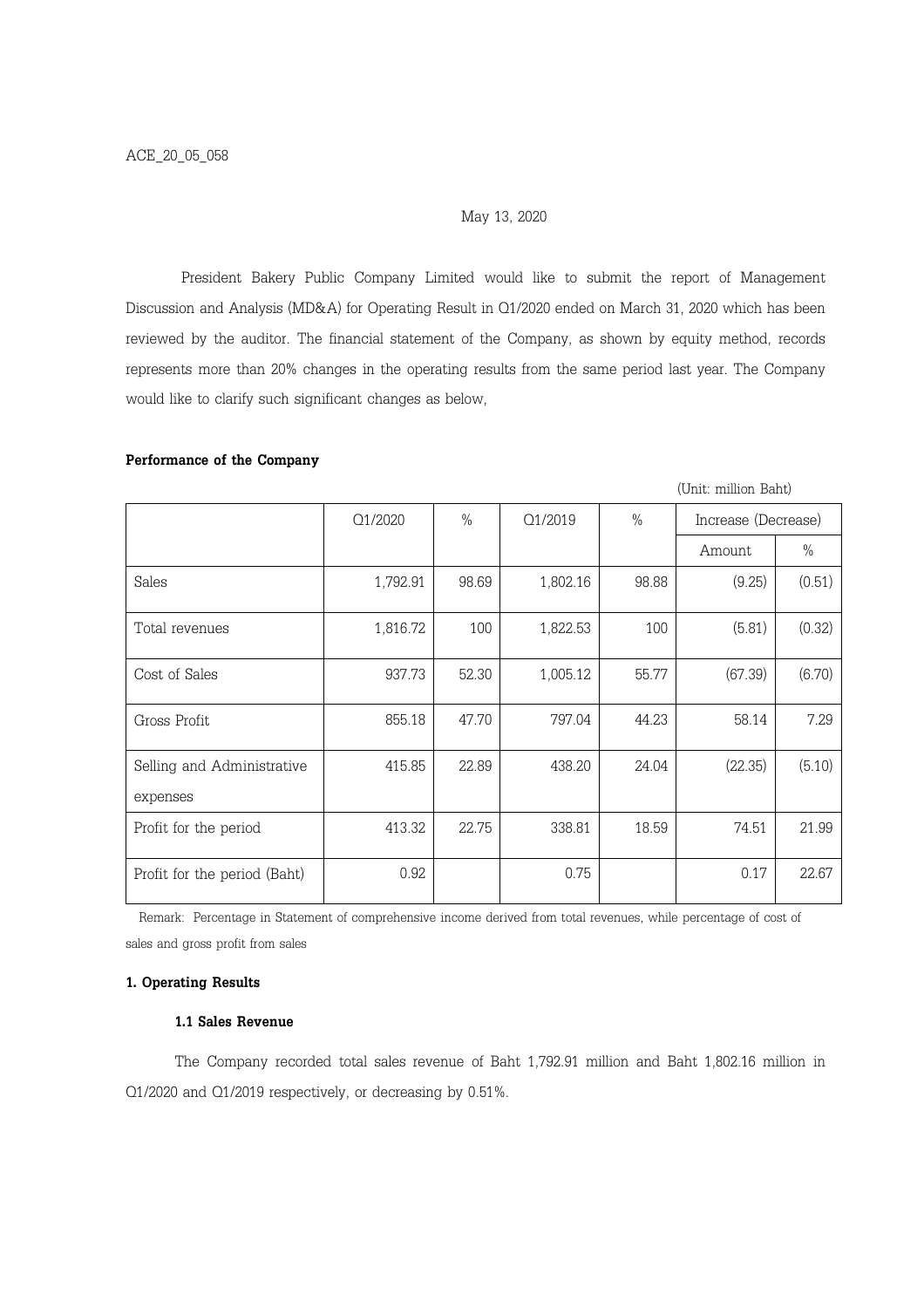#### 1.2 Cost of Sales

The cost of sales of the Company in Q1/2020 stood at Baht 937.73 million, or decreasing by 6.70% from the same quarter last year, due to lower price of major raw materials and the Company has managed cost control efficiently, the cost of sales to total sales ratio to be at 52.30% in Q1/2020, decreasing from 55.77% in the same quarter last year. As a result, the gross profit margin of the Company stood at 47.70% increasing from 44.23% in the same quarter last year.

### 1.3 Selling and Administrative Expenses

The selling and administrative expenses in Q1/2020 amounted to Baht 415.85 million, accounting for 22.89% of total income, decreasing by 5.10% from the same quarter last year. The selling and administrative expense was decreasing due to lower fuel cost for transportation from the previous year in the same quarter, lower depreciation of vehicles under financial lease and sales promotion expense which decreased from the same quarter of the previous year.

# 1.4 Net Profit

The Company gained the net profit of Baht 413.32.million for the quarter ended on March 31, 2020, or increasing by 21.99% from the same period last year due to lower cost of sales and expenses. Moreover, the Company has recognized the share of loss from investment in joint venture for the  $1<sup>st</sup>$  quarter of year 2020 in the amount of Baht 0.38 million.

#### Financial Position of the Company

(Unit: million Baht)

|                       | March 31, | $\frac{0}{0}$ | December 31, | $\%$  | Increase   |        |
|-----------------------|-----------|---------------|--------------|-------|------------|--------|
|                       | 2020      |               | 2019         |       | (Decrease) |        |
|                       |           |               |              |       | Amount     | $\%$   |
| <b>Total Assets</b>   | 9,963.60  | 100           | 9,480.09     | 100   | 483.51     | 5.10   |
| Total Liabilities     | 1,065.88  | 10.70         | 1,110.72     | 11.72 | (44.84)    | (4.04) |
| Shareholders' Equity  | 8,897.72  | 89.30         | 8,369.37     | 88.28 | 528.35     | 6.31   |
| Total Liabilities and | 9,963.60  | 100           | 9,480.09     | 100   | 483.51     | 5.10   |
| Shareholders' Equity  |           |               |              |       |            |        |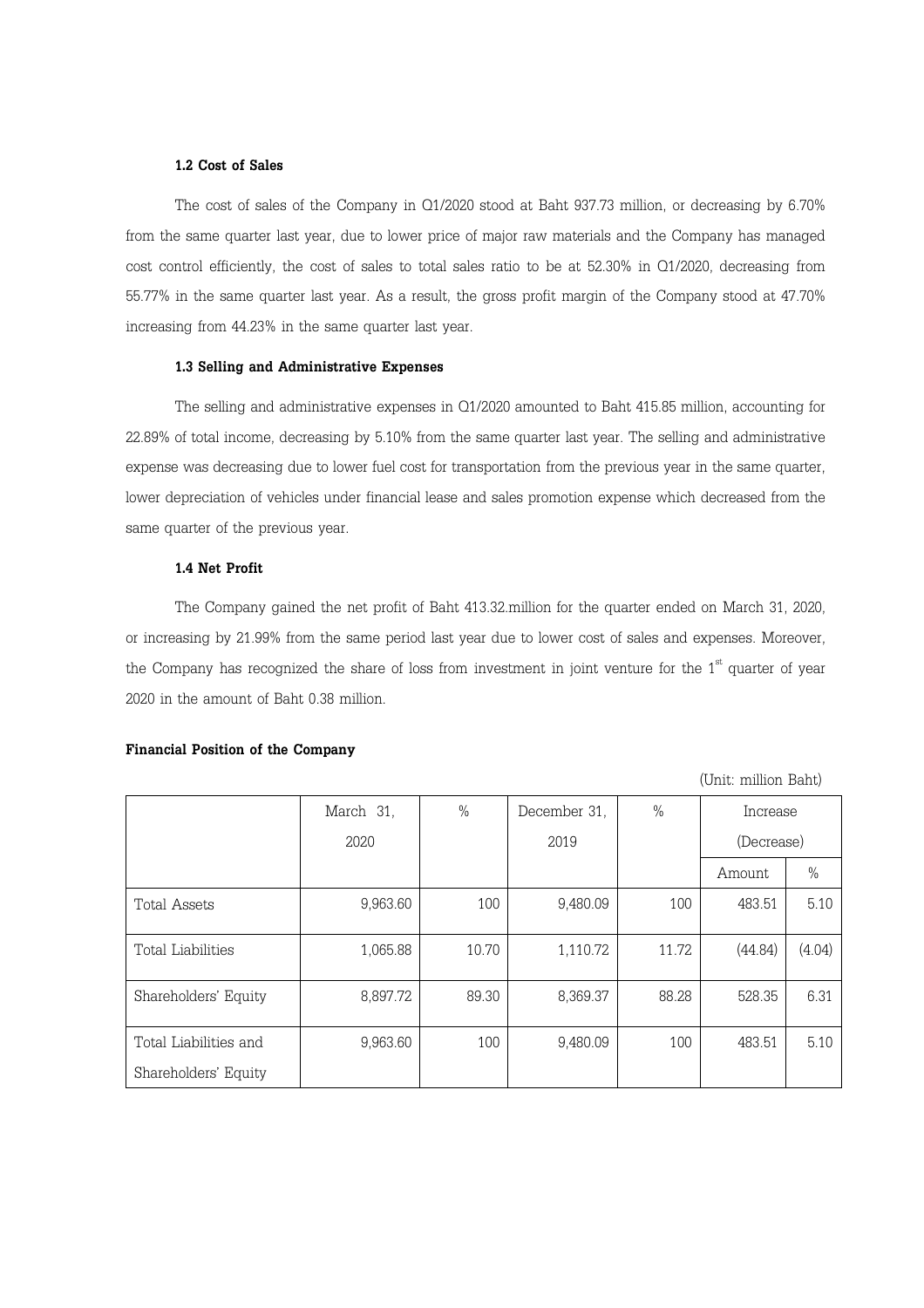# 2. Financial Position

### 2.1 Assets

The total assets of the Company as of March 31, 2020 amounted to Baht 9,963.60 million, increasing by Baht 483.51 million from December 31, 2020. Main asset of the Company comprised of current assets by 43.97% of total assets and non-current assets by 56.03% of total assets. The increase in current assets resulted from increasing cash and cash equivalents by Baht 302.61 million.

The trade and other receivables of the Company accounted for 8.48% of total assets, decreasing by Baht 80.43 million from 2019 because the most of account receivables were paid on due.

Other non-current financial assets of the Company has increased by Bath 176.50 million baht due to the payment of Saha Capital Tower Company Limited's ordinary shares of Bath 60 million, including the classification and fair value measurement of financial assets in accordance with TFRS 9 as well as the implementation of TFRS 16. As a result, the Company has right-of-use assets totaled to Baht 75.50 million.

# 2.2 Liabilities

The liabilities of the Company as of March 31, 2020 totaled to Baht 1,065.88 million, accounting for 10.70% of total Liabilities and Shareholders' Equity and decreasing by 4.04% from December 31, 2019. As a result, the debt to equity ratio of the Company was at 0.12 lower from 0.13 as of December 31, 2019.

From the implementation of TFRS 16, the Company has categorized and recognized the liability from the financial lease which increasing by Baht 17.60 million, and deferred income tax liabilities which increasing by Baht 21.60 million, mainly due to fair value measurement of financial assets in accordance with TFRS 9.

### 2.3 Shareholders' Equity

.

The Shareholders' Equity of the Company as of March 31, 2020 amounted to Baht 8,897.72 million, accounting for 89.30% of Liabilities and Shareholders' Equity and increasing by Baht 528.34 million from December 31, 2019, resulting from the operating profits for other components of the Shareholders' Equity, increasing by Baht 132.50 million due to the implementation of Financial Reporting Standard No.9. As a result, the book value of the Company stood at 19.77 Baht per share, increasing from 18.60 Baht per share in 2019.